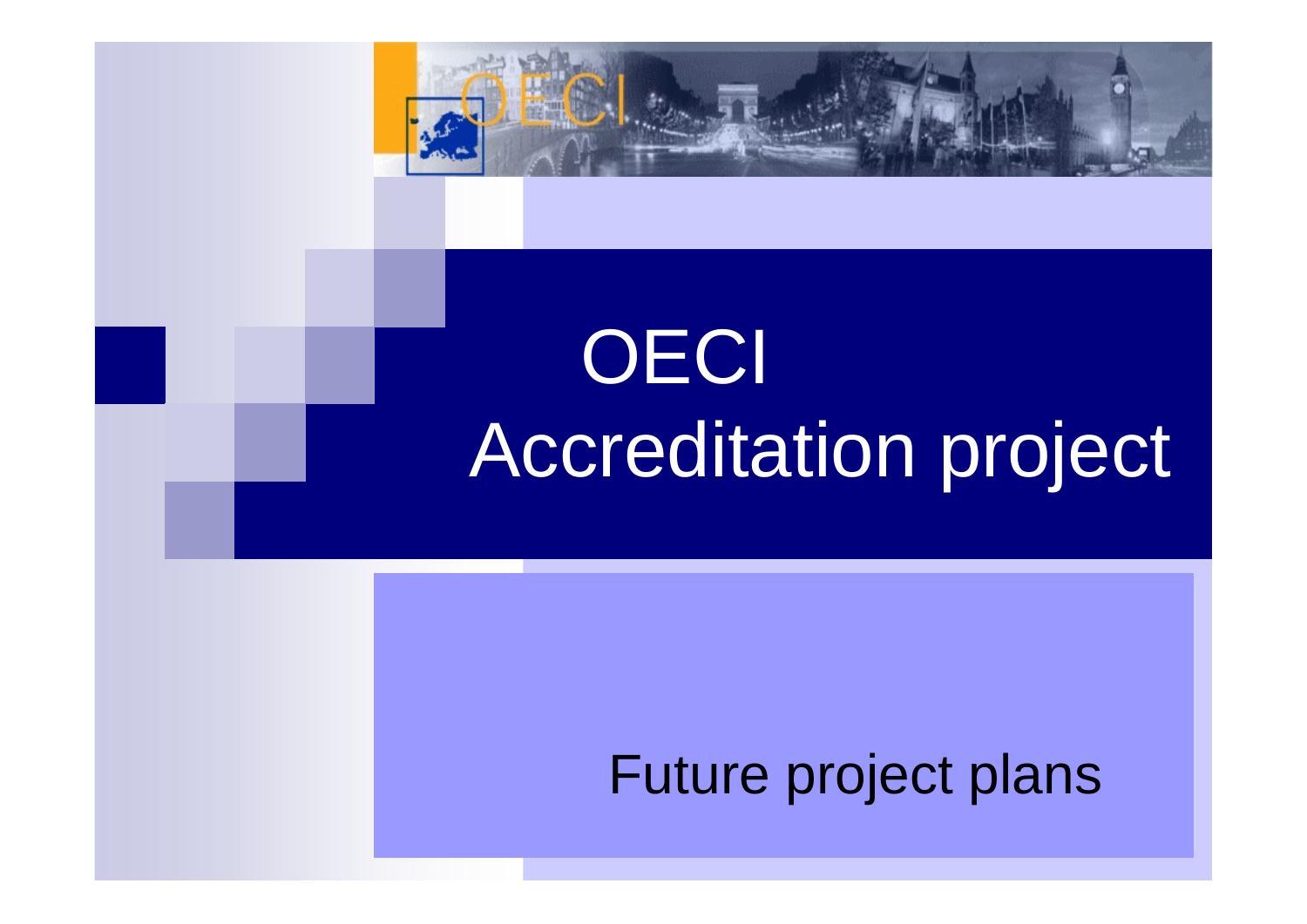#### Where we are?



- $\mathbb{R}^2$ Fruitful pilot 1 and 2 both for auditors and auditees
- $\mathbb{R}^2$  Proven feasibility of the self assessment and of the peer review visits
- Better understanding of all the expectancies of the centers
- Almost 70 persons from OECI institutions from more than 25 countries trained about the e- tool for self assessment
- Small team of auditors (6) trained for audit by Kerteza
- $\mathbb{R}^2$  Interesting exchanges with other organizations (EUSOMA, ESTRO…)
- $\mathbb{R}^2$ Interesting input of Eva Kiess from CCHSA in Canada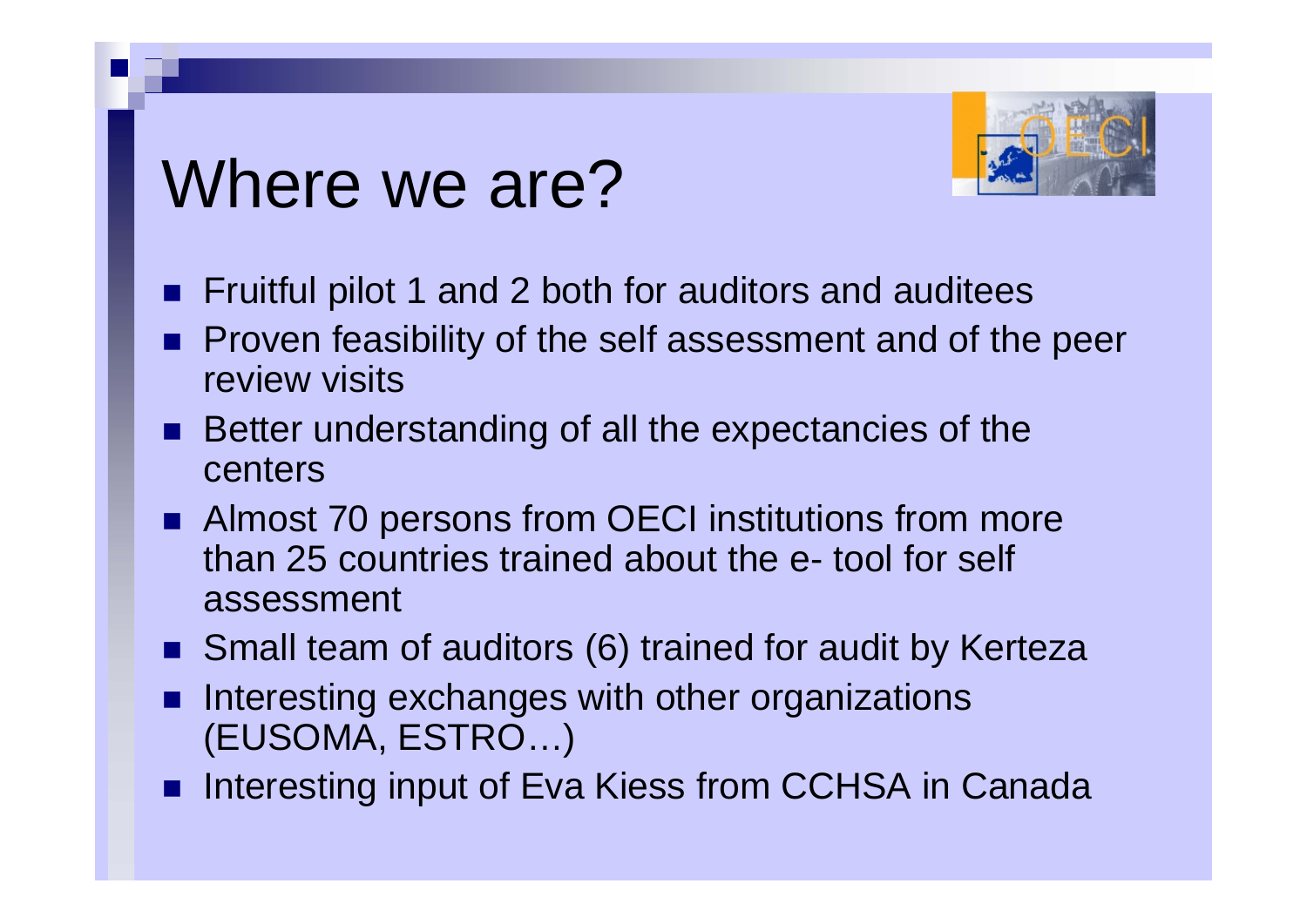

- $\mathbb{R}^2$  Better refinement of the tools (july 2008):
	- -Quantitative and qualitative questionnaires
	- -Change and better define some standards
	- -Better determine some indicators of outcome
- $\mathbb{R}^2$  Define a policy plan for the future peer review visits including confidentiality
- $\mathbb{R}^2$ Define a good report layout
- $\mathbb{R}^2$  Evaluation of the improvement in one year in the already audited centers on a voluntary basis
- $\mathbb{R}^2$ Refine the profile for auditors and ask for candidates
- $\mathbb{R}^2$ Train new auditors – agreement needed from GA
- $\mathbb{R}^2$ Offer training on quality management for the centers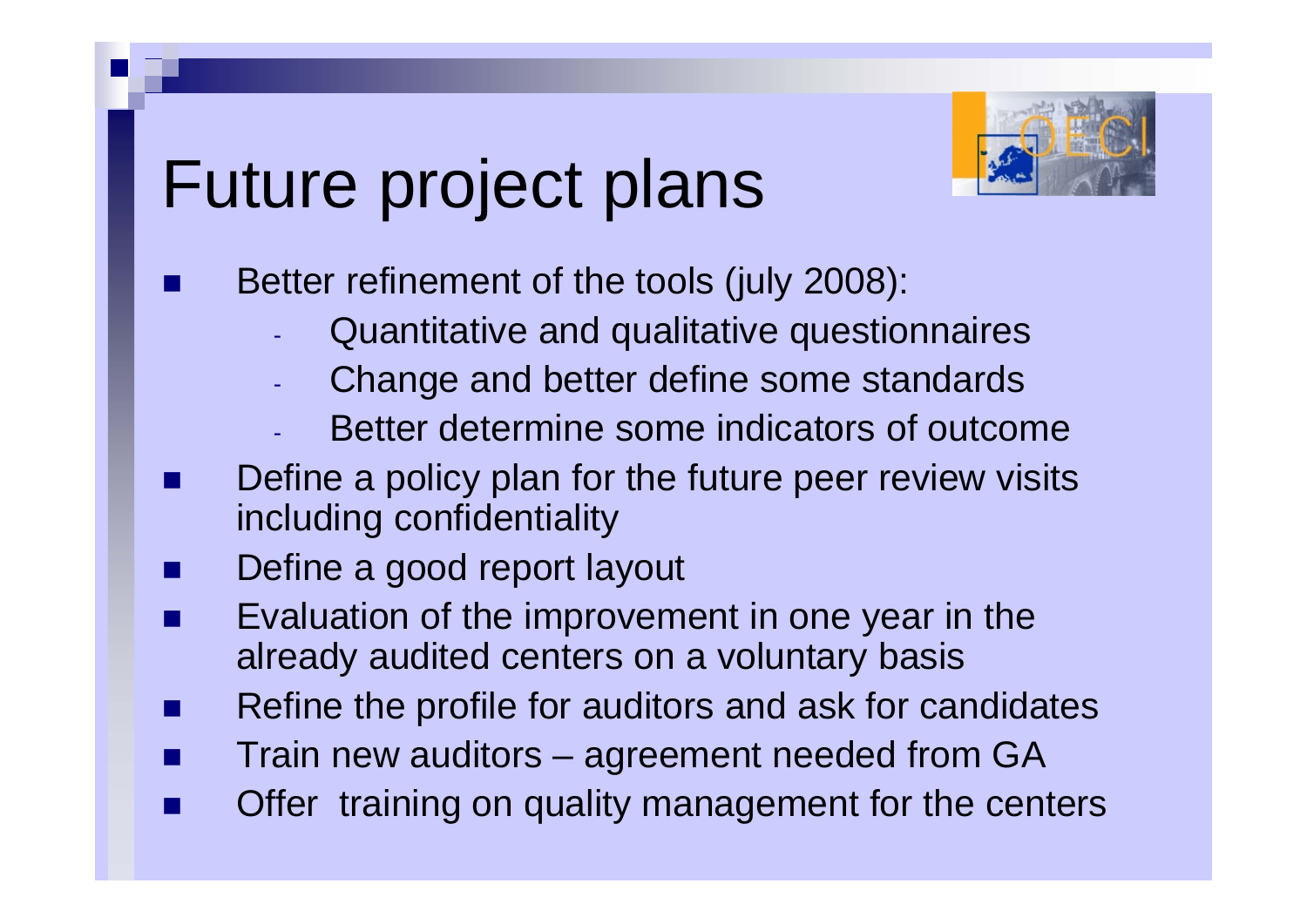

- $\mathbb{R}^2$  Identify the interest of OECI members to be the next entering the process
- $\mathbb{R}^2$  Involve more the patients into the process (integrate indicators developed in good collaboration with patients association,…)
- $\mathbb{R}^2$  Pursue with the designation process of cancer centers of excellence, cancer centers or cancer depts
- $\mathbb{R}^2$  Develop a business plan for future accreditation activities with evaluation of the costs for OECI and for the future audited centers
- $\mathbb{R}^2$  Increase collaboration with others WG (guidelines, education…) and others organizations